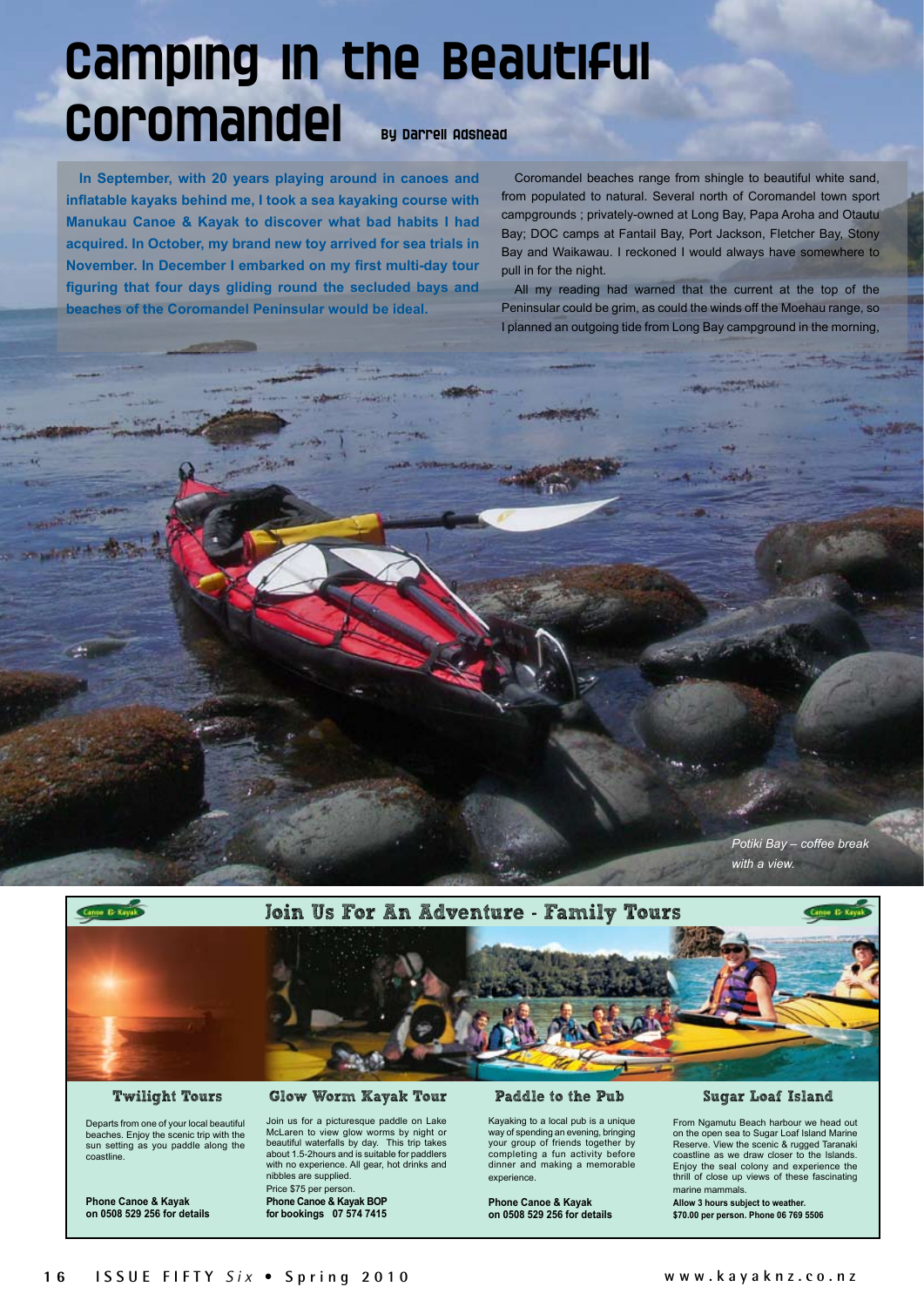

*Picturesque Coromandel town and its idyllic islands.*

> *Heading out past the mussel barge at work.*

*A glorious sandy beach at Waitete Bay.*



**Pockets now available on Multisport decks**

weight, plenty of pockets, comes with bladder and routing for 3 tubes via our innovative block system. Why compromise your race? Use what the winners use!

RRP \$289.95

The new Hydra PFD has been tested to NZS 5823:2005. It is also approved for night time use. Available in high viz yellow (see Auckland harbour bylaws) and red, and in 2 sizes. Features large front pocket and key clip, plus hidden side pockets which allow extra foam to be fitted so it can be used for canoe polo.

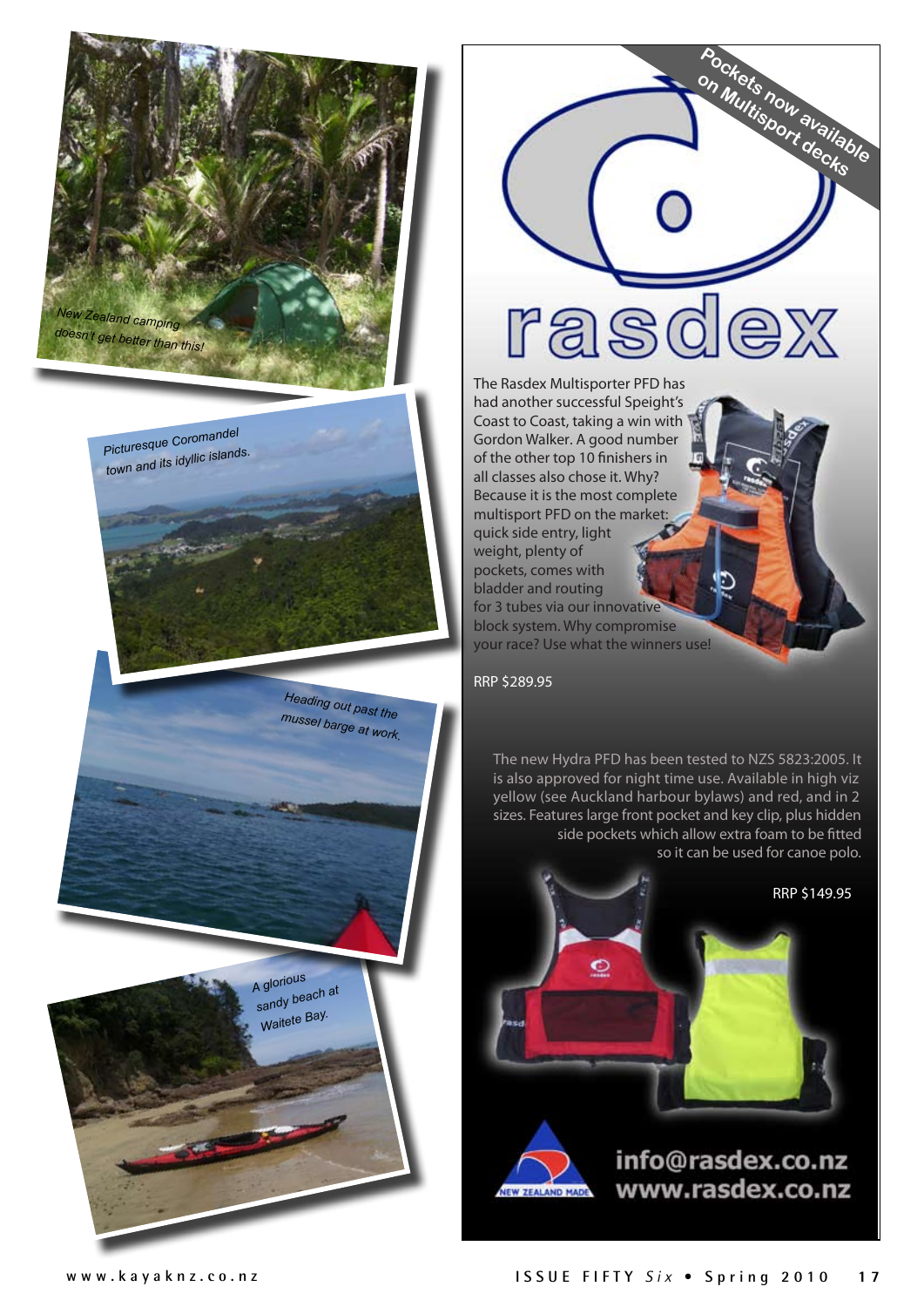

slack tide crossing the top and an incoming tide to one of my favourite camping sites, Stony Bay. The wind had picked up threatening a capsize on the wild run from Fantail to Stony Bay, but if it became necessary the skills learnt on my course had given me the confidence and training to get myself back in.

Moving slowly along the coast I enjoyed the magnificent flowering pohutakawa trees north of Colville, the rugged bush near Poley Bay and there was always somewhere out of the wind for one of my rituals when I "go bush', a coffee and a sticky bun. The solitude was marvellous. As a contrast from earning my living amongst small, screaming children it was wonderful to hear the waves, the birds and the wind, and to ignore or talk to people in the campgrounds. North of Tuateawa on my last night I camped, with permission, on private land in total seclusion. I arrived early, set up my tent on a flat patch under a pohutakawa tree with nikau palms and punga dominating the bushline, swam, relaxed in the shade, dried my gear, watched the bird life and thought camping with a sea kayak doesn't get better than this.

The next morning, paddling in the lee of the hills approaching Kennedy Bay, the northwester caused a severe squall. One side of the bay disappeared and I was fumbling for a compass to check the bearing. I wasn't worried about my boat, only my direction!

There is a local saying, "If you don't like the weather, wait 20 minutes". Sure enough towards New Chums Beach the rain turned off and the sun shone weakly. Small waves licked the sandy beach and I had my morning coffee and cake. New Chums, more than a kilometre long, is a jewel of the Coromandel Peninsula, and one of the top ten beaches in the world. Apparently developers have their eyes on it. I made the most of being the only soul there before rounding Motutu Point and reaching my home beach, Whangapoua.

I called my fiancee who agreed to come and get me … in three hours, once she had finished work! So I had time for a final coffee and to dry my equipment. Now I just had to get my car…